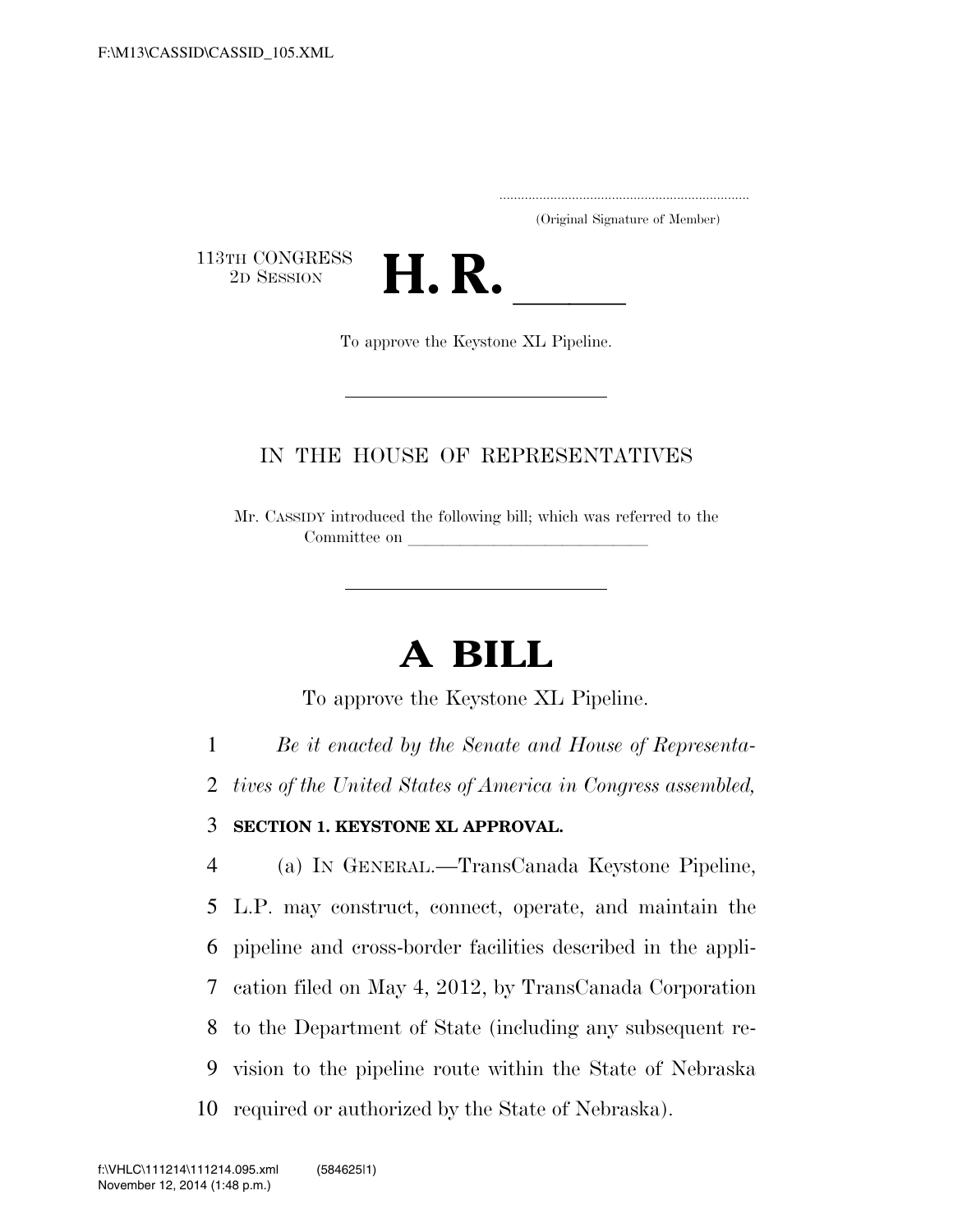(b) ENVIRONMENTAL IMPACT STATEMENT.—The Final Supplemental Environmental Impact Statement issued by the Secretary of State in January 2014, regard- ing the pipeline referred to in subsection (a), and the envi- ronmental analysis, consultation, and review described in that document (including appendices) shall be considered to fully satisfy—

 (1) all requirements of the National Environ- mental Policy Act of 1969 (42 U.S.C. 4321 et seq.); and

 (2) any other provision of law that requires Federal agency consultation or review (including the consultation or review required under section 7(a) of the Endangered Species Act of 1973 (16 U.S.C.  $15 \qquad 1536(a))$  with respect to the pipeline and facilities referred to in subsection (a).

 (c) PERMITS.—Any Federal permit or authorization issued before the date of enactment of this Act for the pipeline and cross-border facilities referred to in sub-section (a) shall remain in effect.

 (d) FEDERAL JUDICIAL REVIEW.—Any legal chal- lenge to a Federal agency action regarding the pipeline and cross-border facilities described in subsection (a), and the related facilities in the United States, that are ap-proved by this Act, and any permit, right-of-way, or other